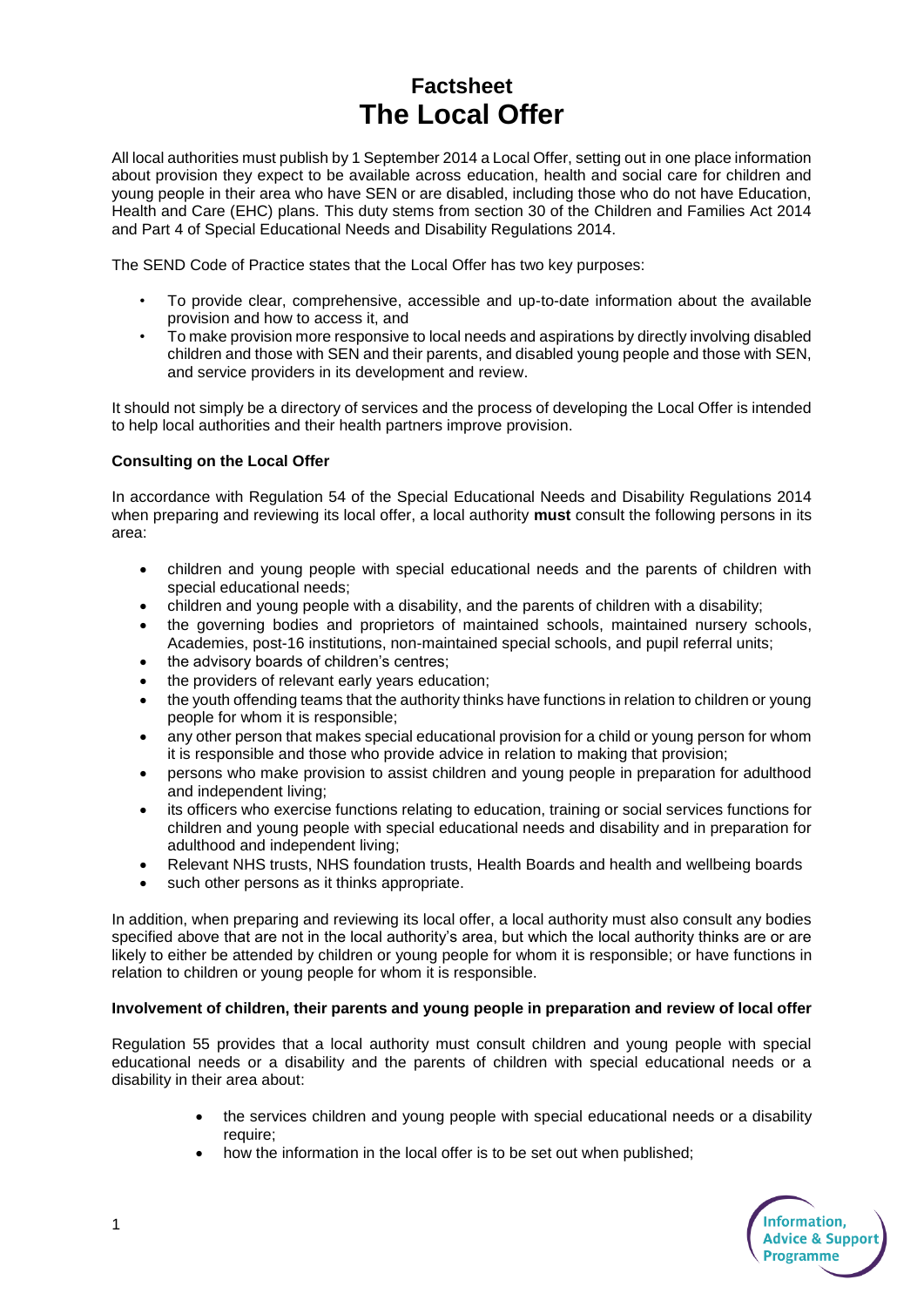- how the information in the local offer will be available for those people without access to the Internet;
- how the information in the local offer will be accessible to those with special educational needs or a disability;
- how they can provide comments on the local offer.

A local authority must seek comments on the contents of the local offer, the accessibility of information and how the local offer has been developed or reviewed. These comments must be published atleast annually on its website (in a form which does not identify the individual) along with its response to those comments and any action taken or that the local authority intends to take.

Local authorities and those who are required to co-operate with them need also need to comply with their duties under the Equality Act 2010, including when preparing, developing and reviewing the Local Offer. These include the duty to make reasonable adjustments to improve accessibility of information. There is a separate factsheet available which looks at these duties in more detail.

# **What must the Local Offer contain?**

The Regulations and the SEND Code of Practice provide a framework on the content of the local offer. Local authorities are able to go beyond this, depending on local needs and consultation with children, young people and parents.

The Local Offer must include provision in the local authority's area. It must also include provision outside the local area that the local authority expects is likely to be used by children and young people with SEN for whom they are responsible and disabled children and young people. This could, for example, be provision in a further education college in a neighbouring area or support services for children and young people with particular types of SEN that are provided jointly by local authorities. It should include relevant regional and national specialist provision.

Regulation 53 states that a local authority **must** include the information in **Schedule 2** of the Regulations when it publishes its local offer. This includes:

- SEN provision and training which the local authority expects to be available in its area
- Provision that the local authority expects to be made outside of area
- Where the strategy prepared by the local authority under paragraph 1 of Schedule 10 to the Equality Act 2010(1) can be obtained
- Provision available in the local authority's area to assist children and young people with special educational needs or a disability in preparation for adulthood and independent living
- Health care provision for children and young people with special educational needs or a disability that is additional to or different from that which is available to all children and young people in the area,
- Social care provision for children and young people with special educational needs or a disability and their families including
	- o services provided in accordance with section 17 of the Children Act 1989;
	- $\circ$  the arrangements for supporting young people when moving from receiving services for children to receiving services for adults;
	- $\circ$  support for young people in planning and obtaining support to assist with independent living;
	- $\circ$  information and advice services made available in accordance with section 4 of the Care Act 2014(3).
- Transport arrangements for children and young people with special educational needs or a disability
- Sources of information, advice and support in the local authority's area
- The procedure for making a complaint about any provision or service set out in the local offer.
- Information about any criteria that must be satisfied before any provision or service set out in the local offer can be provided.
- Information about how to request an EHC needs assessment, and the availability of personal budgets.

Under the Care Act 2014 local authorities must also provide an information and advice service on the adult care and support system. This should include information on types of care and support, local